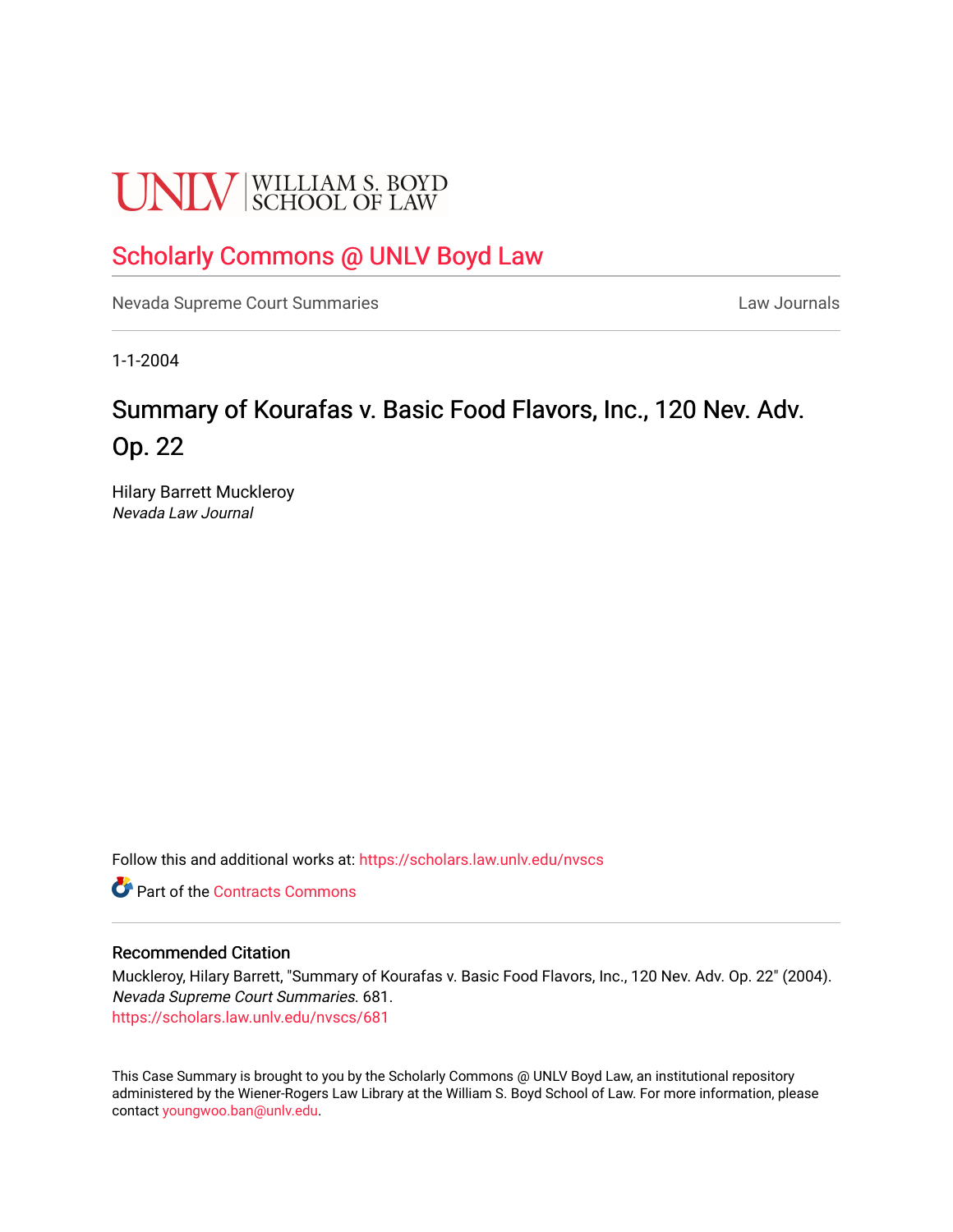## *Kourafas v. Basic Food Flavors, Inc.***, 120 Nev. Adv. Op. 22, 88 P.3d 822**   $(2004)^1$

### **BREACH OF CONTRACT – CONTRACTOR'S LICENSE – CONSTRUCTION MANAGEMENT**

#### **Summary**

 Appeal from a district court order dismissing appellant's breach of contract claim and awarding attorney's fees and costs to respondent.

#### **Disposition/Outcome**

 Reversed and remanded. A contractor's license is not required to recover for construction management services. Whether an architect provides construction management services is a question of fact.

#### **Factual and Procedural History**

 Christopher T. Kourafas, a licensed architect, entered into an agreement with Basic Food wherein he would design a North Las Vegas facility. Kourafas and Basic Food entered into a second agreement in which Kourafas would provide construction management services in exchange for a fee of ten percent of the project's construction costs.

After Basic Food failed to pay Kourafas for his services under the second agreement, Kourafas filed a breach of contract action. Basic Food then filed a motion to dismiss on the grounds that because Kourafas was not a licensed contractor, he had no right to bring an action for construction management costs. The district court granted Basic Food's motion to dismiss, and awarded Basic Foods attorney's costs and fees.

Kourafas argued two points on appeal. First, that his lack of a contractor's license was not fatal because his construction management services fell within the scope of his architect's license. Second, even if he must have a contractor's license, he should still be able to recover under the doctrine of unjust enrichment.

#### **Discussion**

A review of a dismissal of an action for failure to state a claim is strictly reviewed.<sup>2</sup> All factual allegations in the complaint are regarded as true, and all inferences are drawn in favor of the non-moving party.<sup>3</sup> A complaint is to be dismissed only when it appears beyond a reasonable doubt that the plaintiff could prove no facts that would entitle him to relief.<sup>4</sup>

 $\overline{a}$ 

<sup>&</sup>lt;sup>1</sup> By Hilary Barrett Muckleroy

<sup>&</sup>lt;sup>2</sup> Hampe v. Foote, 118 Nev. 405, 408 (2002).

<sup>3</sup> *Id.*

 $4\overline{1}$